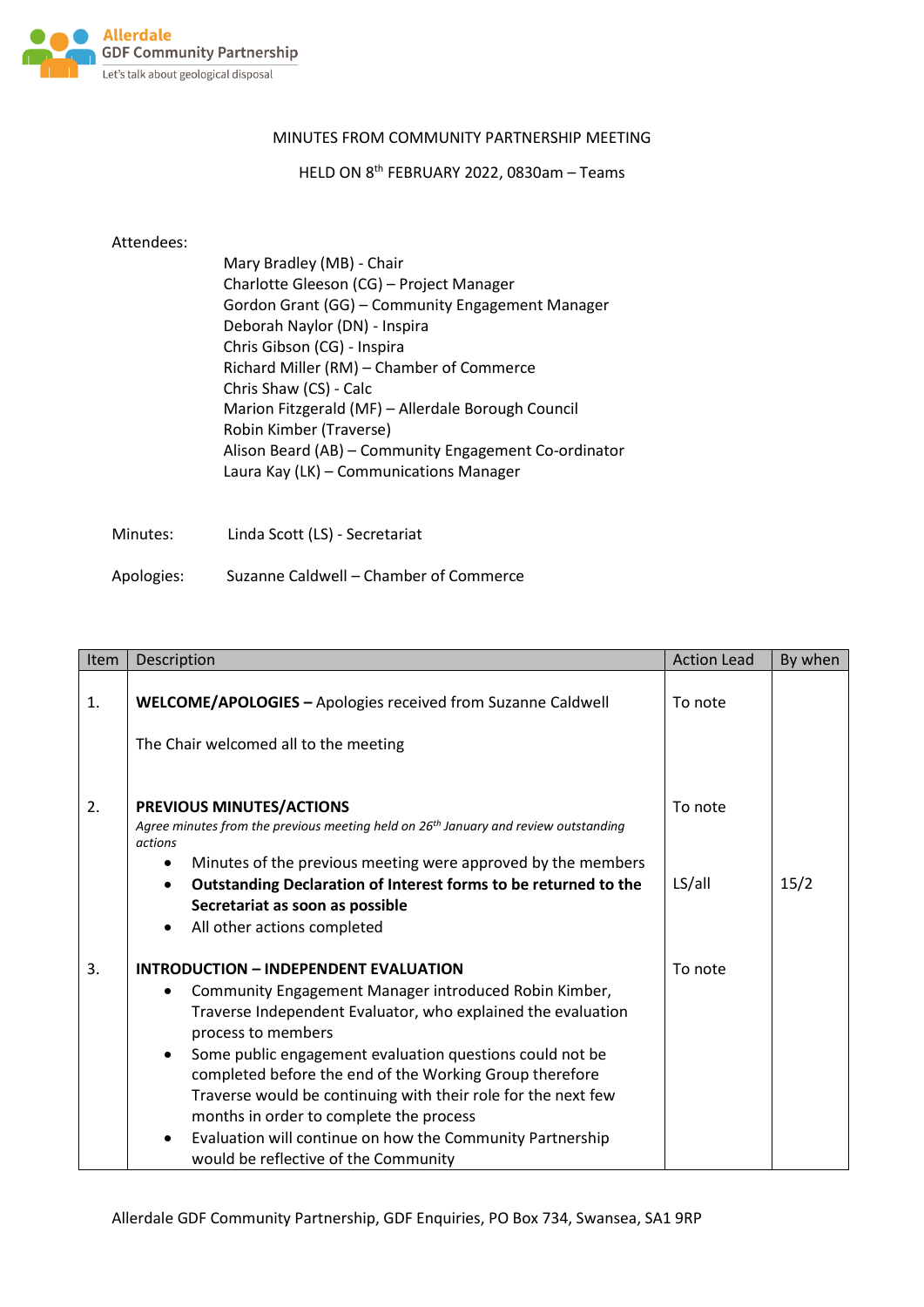

|    | $\bullet$ | Previous Working Group members thought the reports from<br>Traverse had been interesting and informative                                                                                                                                                                                                                                                                                                                                                                                                                                                                                                                                                                                                                                                                                                                                                                                                                                                                                                                                                                                                                                                           |           |      |
|----|-----------|--------------------------------------------------------------------------------------------------------------------------------------------------------------------------------------------------------------------------------------------------------------------------------------------------------------------------------------------------------------------------------------------------------------------------------------------------------------------------------------------------------------------------------------------------------------------------------------------------------------------------------------------------------------------------------------------------------------------------------------------------------------------------------------------------------------------------------------------------------------------------------------------------------------------------------------------------------------------------------------------------------------------------------------------------------------------------------------------------------------------------------------------------------------------|-----------|------|
|    |           | A question was raised on how the Traverse reports on Copeland<br>Working Group could be accessed as none of the Copeland WG                                                                                                                                                                                                                                                                                                                                                                                                                                                                                                                                                                                                                                                                                                                                                                                                                                                                                                                                                                                                                                        | <b>CS</b> | 16/2 |
|    |           | had seen them - CS to take this up with the Copeland CEM<br>Traverse has offered to produce a summary report on the<br>Allerdale Working Group. The report will be written towards the<br>close of our evaluation after all other activities are complete.<br>There's no specific timeline on this, but likely not before the<br>Summer.                                                                                                                                                                                                                                                                                                                                                                                                                                                                                                                                                                                                                                                                                                                                                                                                                           | <b>RK</b> |      |
| 4. |           | <b>GOALS FOR RECRUITMENT</b>                                                                                                                                                                                                                                                                                                                                                                                                                                                                                                                                                                                                                                                                                                                                                                                                                                                                                                                                                                                                                                                                                                                                       | To note   |      |
|    |           | Paper was shared on screen and previously distributed to all<br>members                                                                                                                                                                                                                                                                                                                                                                                                                                                                                                                                                                                                                                                                                                                                                                                                                                                                                                                                                                                                                                                                                            |           |      |
|    | $\bullet$ | Purpose of the paper is to update members regarding the                                                                                                                                                                                                                                                                                                                                                                                                                                                                                                                                                                                                                                                                                                                                                                                                                                                                                                                                                                                                                                                                                                            |           |      |
|    | ٠         | approach to recruiting new members<br>Statement received on community reflectiveness from Sam King-<br>A Community Partnership should ensure that issues of<br>$\circ$<br>diversity and inclusivity are addressed through:<br>Aiming to have a Membership reflecting as many different<br>$\circ$<br>aspects of the community as possible i.e. that reflect<br>local special interests/diversity of issues identified<br>through engagement<br>the diversity of the area in terms of its population,<br>communities, local characteristics<br>Being respectful of a wide range of opinions<br>$\circ$<br>Hearing the voices of the wider population in search area,<br>$\circ$<br>including use of a stakeholder forum and media<br>Open and transparent process<br>$\circ$<br>Members agreed that the recruitment paper was a fair<br>representation of work completed so far<br>RM offered his support with recruitment as he has a recruitment<br>background<br>Concern was raised as to which 'networks' the group would be<br>trying to recruit from and what would happen if individual<br>applications were rejected. Chair agreed with concerns raised and | To note   |      |
|    |           | felt there should perhaps be a range of different offers available to<br>applicants                                                                                                                                                                                                                                                                                                                                                                                                                                                                                                                                                                                                                                                                                                                                                                                                                                                                                                                                                                                                                                                                                | LS        |      |
|    |           | Draft recruitment application pack was shared on screen and will<br>be distributed after the meeting by the Secretariat for any<br>comments                                                                                                                                                                                                                                                                                                                                                                                                                                                                                                                                                                                                                                                                                                                                                                                                                                                                                                                                                                                                                        |           |      |
|    | ٠         | It was felt that there was a need to be more specific regarding the<br>attributes the Group were looking for in new members                                                                                                                                                                                                                                                                                                                                                                                                                                                                                                                                                                                                                                                                                                                                                                                                                                                                                                                                                                                                                                        |           |      |
|    |           | Sign off of Recruitment Pack to be included on next agenda<br>(23/2)                                                                                                                                                                                                                                                                                                                                                                                                                                                                                                                                                                                                                                                                                                                                                                                                                                                                                                                                                                                                                                                                                               | LS        |      |
|    |           | Link to recruitment document will be included with the minutes<br>Key decision needed on timeframes                                                                                                                                                                                                                                                                                                                                                                                                                                                                                                                                                                                                                                                                                                                                                                                                                                                                                                                                                                                                                                                                |           |      |
|    |           |                                                                                                                                                                                                                                                                                                                                                                                                                                                                                                                                                                                                                                                                                                                                                                                                                                                                                                                                                                                                                                                                                                                                                                    |           |      |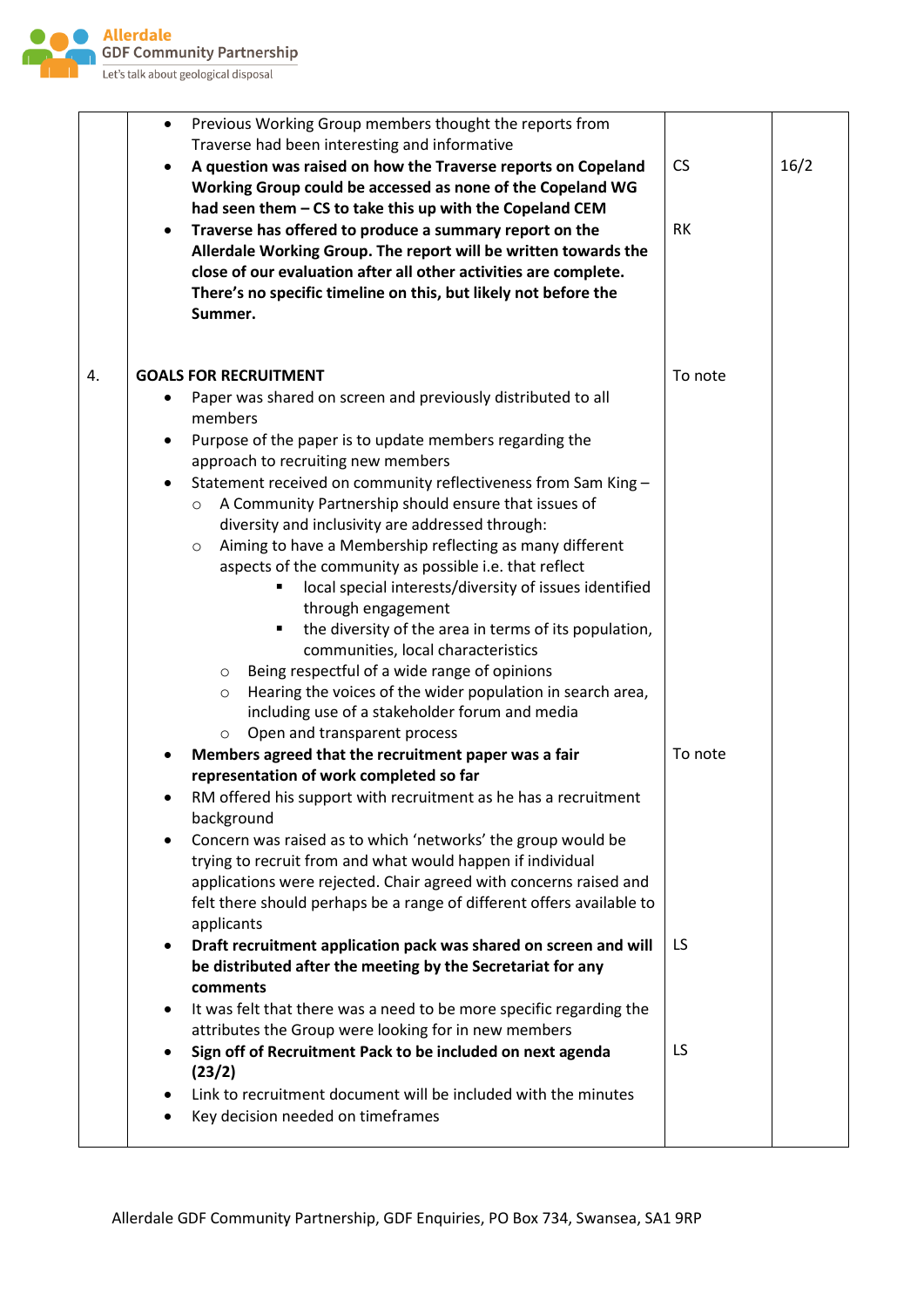

| 5. | <b>MAILDROP AND COMMS UPDATE</b>                                                  | To note   |
|----|-----------------------------------------------------------------------------------|-----------|
|    | Door drop leaflet was shared with members                                         |           |
|    | w/c 14 <sup>th</sup> March is the scheduled date for the door drop leaflet        |           |
|    | within the search area. Should we include a statement re                          |           |
|    | recruitment in the door drop leaflet? If this happens we will need                |           |
|    | to move the closing date for applications. Onboarding would then                  |           |
|    | move from w/c 4 <sup>th</sup> April to w/c 18 <sup>th</sup> April                 |           |
|    | Plan is to wait until all applications are received before arranging<br>$\bullet$ |           |
|    | interviews                                                                        |           |
|    | Decision was taken by members to include a statement on                           | To note   |
|    | recruitment in the maildrop and therefore move the closing date                   | LK/MB     |
|    | for applications - statement to include the line that 'applicants                 |           |
|    | are to be reflective of the search area'                                          |           |
|    | A breakdown of 'higher activity waste' was requested for future                   | LK        |
|    | newsletter                                                                        |           |
|    | Amend 'test of public support' paragraph regarding 'withdrawal'.                  | <b>LK</b> |
|    | Make clear that funding applications are open and how groups                      |           |
|    | can apply for funding                                                             |           |
|    | Proposed Newsletter content was shared with members. The<br>$\bullet$             |           |
|    | newsletter will be a reflection of what will be in the door drop                  |           |
|    | leaflet and distribution of the newsletter is intended for 18 <sup>th</sup>       |           |
|    | February                                                                          |           |
|    | A paragraph on the 'purpose' of the newsletter should be included<br>within it    |           |
|    | Draft newsletter to be distributed to members for comment via                     | LK        |
|    | email by close of play on Monday 14 <sup>th</sup> February                        |           |
|    | Relevant 'press' articles to be distributed to members as and                     | LK        |
|    | when available                                                                    |           |
|    | Frequency of Comms updates/figures to be agreed going forward                     | To note   |
|    |                                                                                   |           |
| 6  | <b>AOB</b>                                                                        | To note   |
|    | Jason Flynn, Grants Manager, will be taking over from Nichola                     |           |
|    |                                                                                   |           |
|    | Nelson-Jones on Community Investment Funding                                      |           |
|    | A joint CP meeting is proposed with mid and south Copeland                        |           |
|    | Community Partnerships to discuss the Community Partnership                       |           |
|    | accountability framework and to discuss the Annual report which                   |           |
|    | will be released mid-February. The proposed date is 22 <sup>nd</sup> February,    |           |
|    | 4:30-6pm. Briefings will be given by Sam King, Simon Hughes and                   |           |
|    | Bruce Cairns. Members thought the joint meeting was a good idea.                  |           |
|    | A Gilcrux parishioner has organised a signature petition asking for               |           |
|    | the Gilcrux community to be excluded from the search area. Chair                  |           |
|    | has had a long conversation with the person concerned and has                     |           |
|    | recognised their issues and agreed to talk to her again in June to                |           |
|    | provide further updates. Allerdale Borough Council has also been                  |           |
|    | dealing with this issue and the person concerned should speak to                  |           |
|    | Democratic Services regarding the removal of some signatures                      |           |
|    | from the petition.                                                                |           |